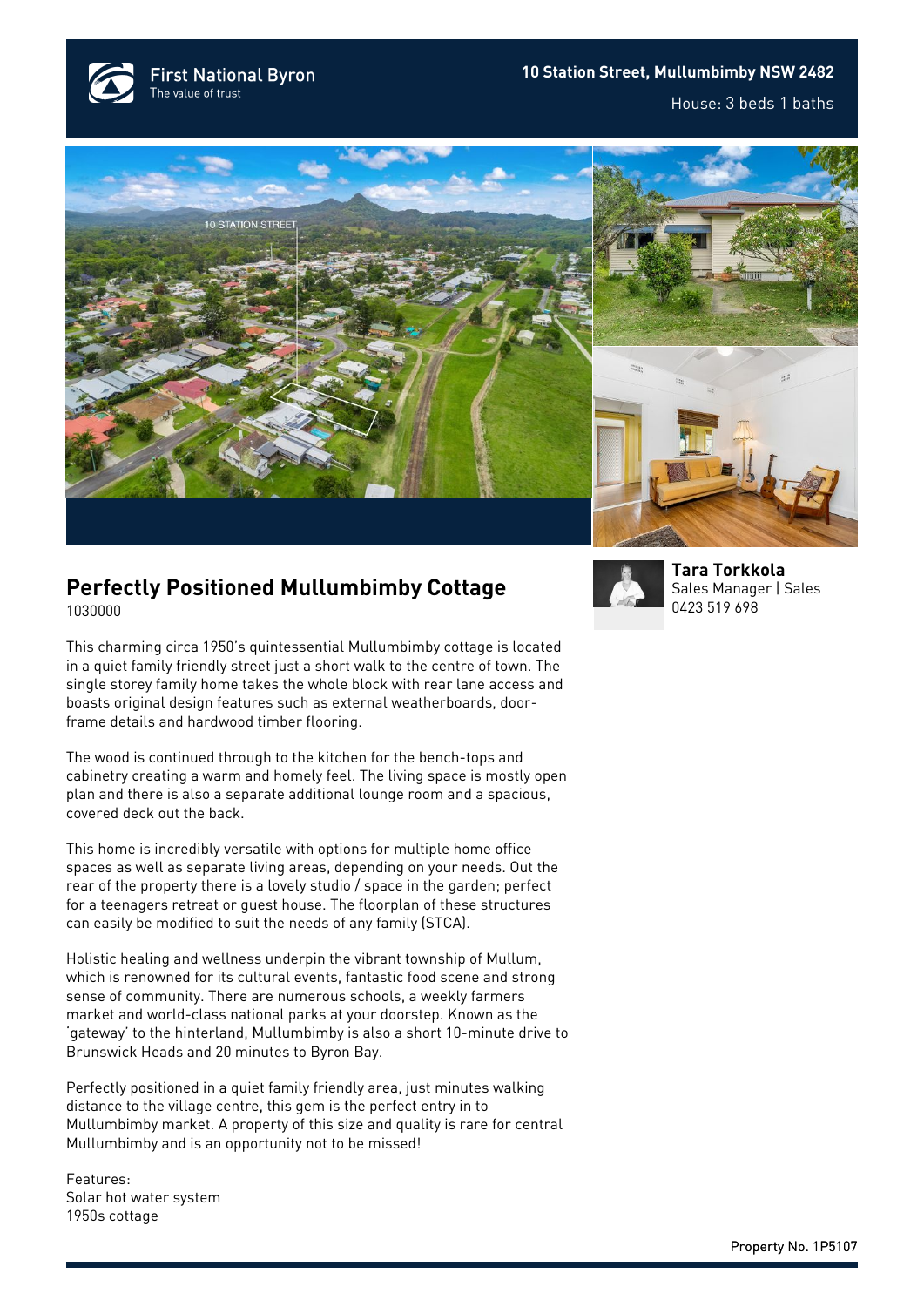Northerly aspect Rear lane access Lovely original wooden details Lush green tropical gardens with established trees Quiet family friendly street Easy stroll to town centre 15 minutes to the beautiful beaches at Brunswick Heads 20 minutes to Byron Bay 40 minutes to Gold Coast Airport

Council Rates \$3032.56 per annum